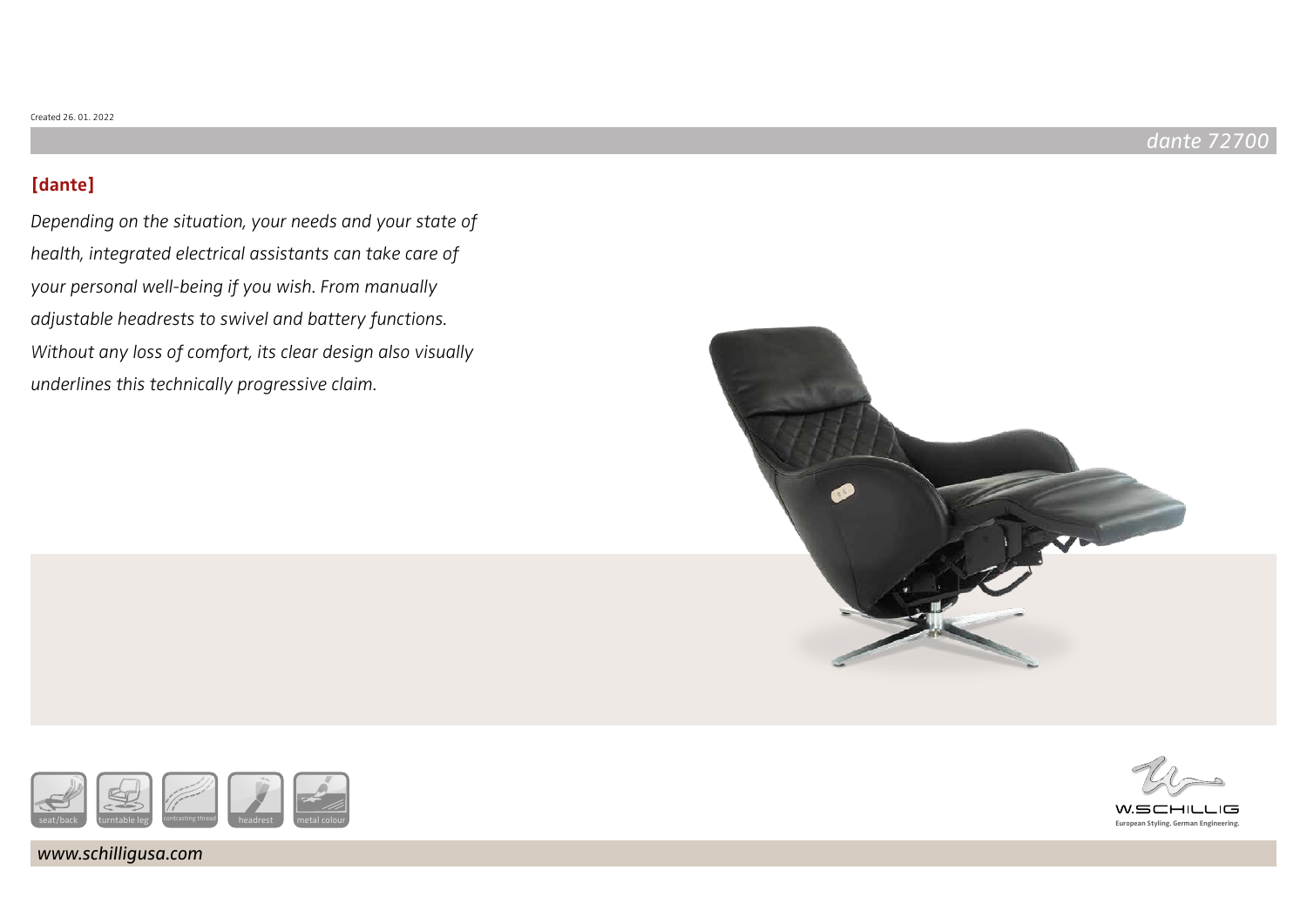### Created 26. 01. 2022

# dante 72700



MD individual armchair incl. motor function without

diamond stitching **item no. for fct. w/ battery pack = AKKU** (surcharge) 30/37/43/18

individual armchair incl. motor function with diamond stitching **item no. for fct. w/ battery**  30/37/43/18

MDR

**pack = AKKU** (surcharge)



surcharge for ind. armc.

**SX** 

 $\rightarrow$ 





 $\Rightarrow$ 

steel **for surcharge** for ind. armc.



**European Styling. German Engineering.**

All measurements are approximate in width/depth/height/seat height. Please note that there may be deviations of +/-1 inch due to the filling material used and its padding. Please contact us if you require more precise information. We reserve the right to make technical changes.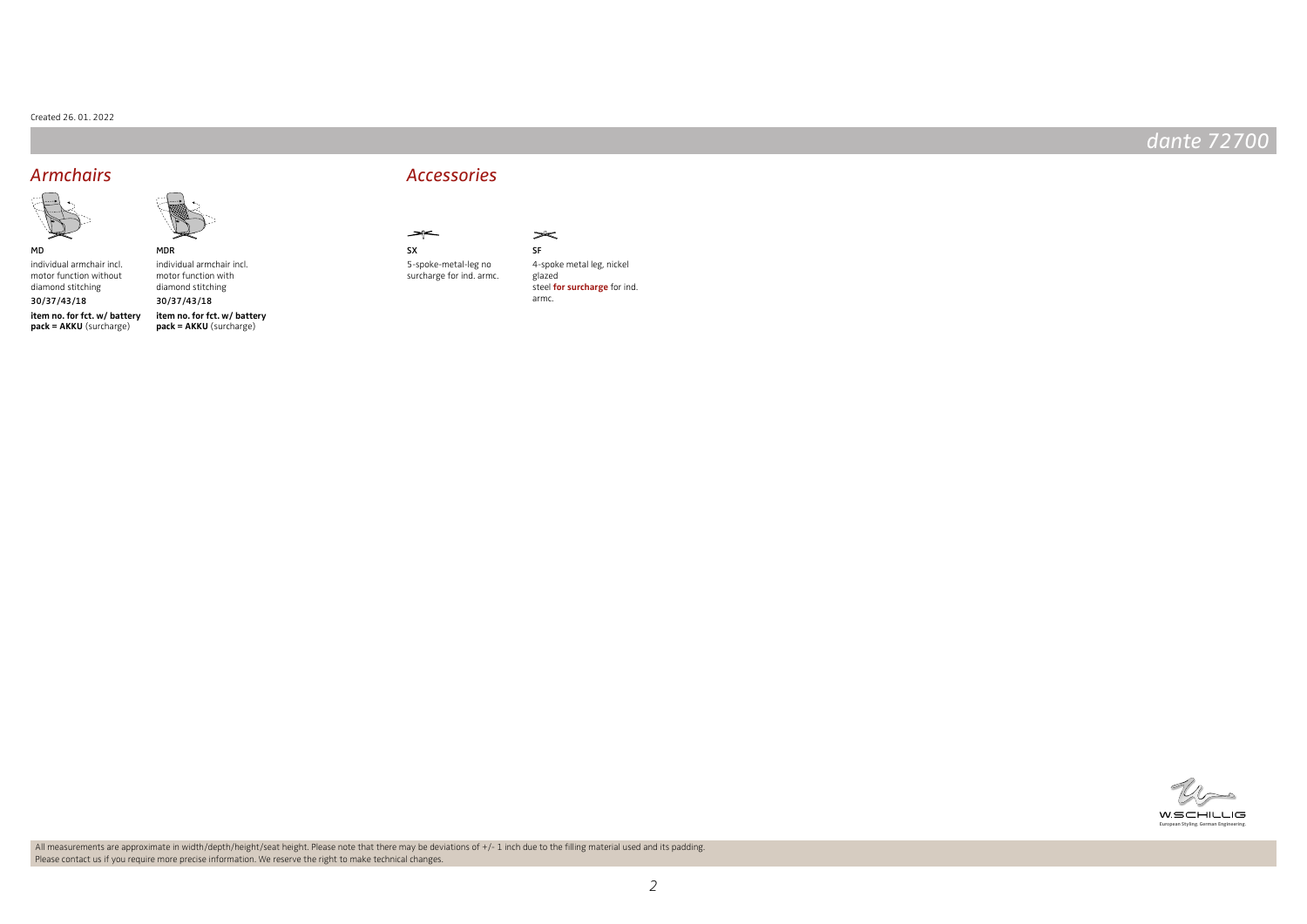### Created 26. 01. 2022

### **Flexible headrest**

Every article is equipped with stageless headrest adjustment for standard.





For surcharge the function is available with battery pack.

**Metal colours for legs** The leg can be ordered in the implementation high-gloss chrome or powder-coa-



**Contrasting thread** In some leather and fabric colours this model can be supplied with a



## Order checklist

- Item no. and cover
- Seat- /back adjustment by motor with battery pack (surcharge)

dante 72700

- Leg design
- 4-spoke metal leg nickel satinized (surcharge)
- Metal colour for leg
- Contrasting thread



### Order information

#### **Seam appearance:**

Decorative, felled or double seams may appear different in fabric and leather versions. For manufacturing reasons, seams may be left out of the fabric version or replaced with simple seams.

#### **Contrasting thread:**

This model is available in leather and some fabric colours with contrasting colour thread on request at no extra charge. You will find the specified colours on the cover sheet of the individual leather qualities in our fabric/leather trolley. Please always state the contrast thread number, otherwise it will be delivered tone in tone.

**Please note:** If the contrasting thread implementation is odered, the tufting of the armchair M DR is produced without contrasting thread tone to tone.

**All dimensions given are approximate measurements in inches. We reserve the right to make changes. The dimensions are given in width/depth/height/seat height. The swivel legs protrude. The dimensions are given excluding this protrusion.**

Seat depth: approx. **22 in**

Seat depth with function: approx. **40 in**

- Seat width front: approx. **20 in**
- Armpart width: approx. **5 in**

### Armpart height: approx. **24 in**

**Crease formation:**

Cover material stretches to a lesser or larger extent under the influence of body weight, which can lead to the formation of creases in the cover. This visual change does not affect use, function and life span and it is not a defect.

**Rotary limitation:**

The armchairs with stream supply by net cable are defeated by a rotary limitation to maximum 355° what serves for the protection of the net cable.

#### **Adjustment by motor with battery pack:**

Please pay attention that with using the adjustment by double motor with battery pack the battery has to be charged completely every 4 to 6 weeks, also if the function wasn't used regularly.